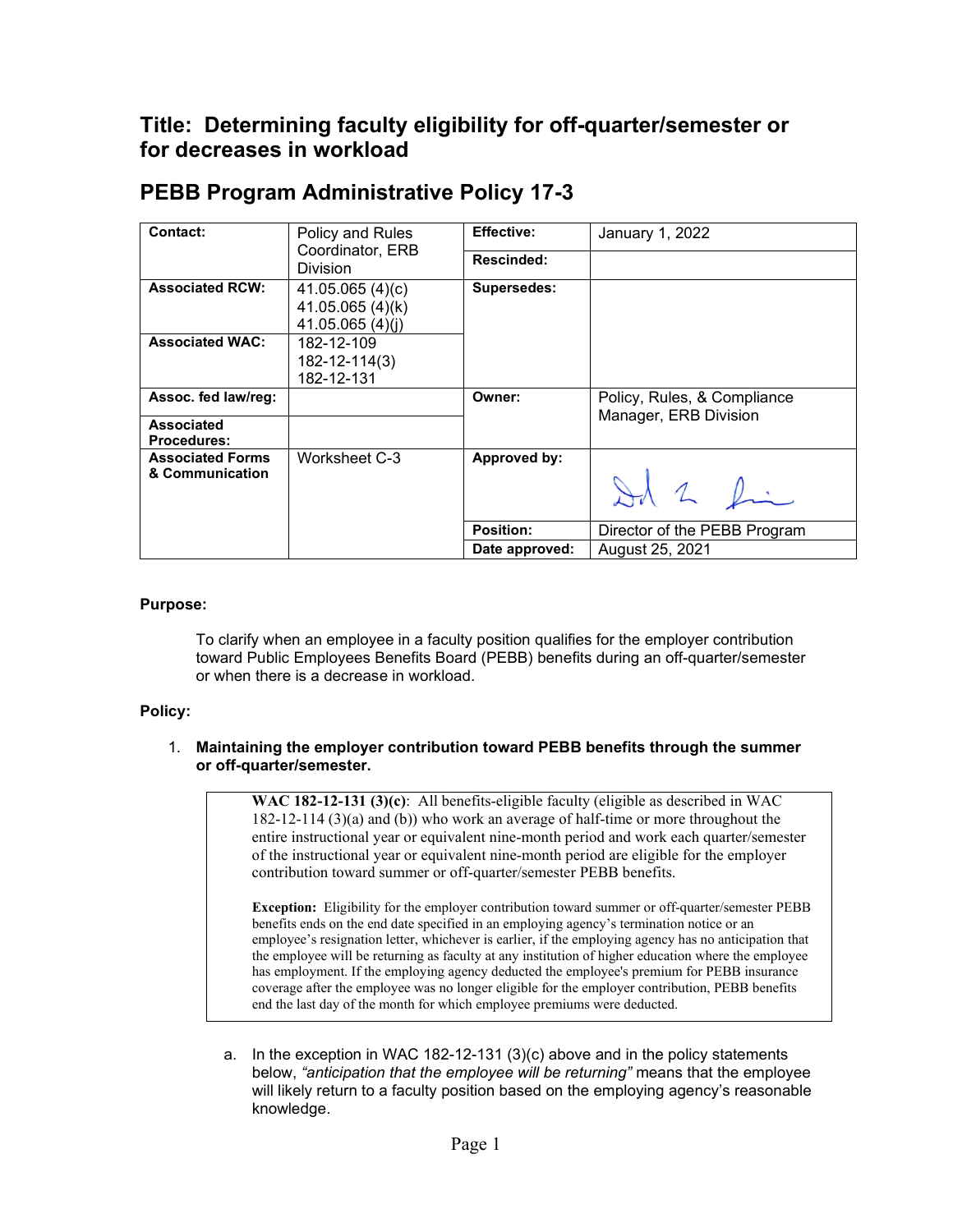- b. To maintain the employer contribution toward PEBB benefits through stacking, faculty must notify their employing agencies whether they are working as faculty at other institutions of higher education (WAC 182-12-114 (3)(b) and PEBB Program Administrative Policy 11-1). If the faculty has made this notification, then employing agencies must assess whether the faculty will likely return to any of the institutions of higher education in order to determine eligibility for the employer contribution toward summer or off-quarter/semester PEBB benefits.
- c. An employee who returns to a faculty position to work a second consecutive instructional year or equivalent nine-month period will be *presumed to return* after the off-quarter/season.

For example, the faculty works three consecutive quarters and averages half-time or more throughout the entire instructional year. The institution of higher education does not anticipate that they will need the position filled the following instructional year, and so do not provide the employer contribution toward PEBB benefits over the summer. The following fall quarter, the faculty returns to employment at any institution of higher education. If the faculty again works an average of half-time or more throughout the entire instructional year, then the institution of higher education must provide the employer contribution toward PEBB benefits the following summer.

- d. Faculty who resign or retire after working an instructional year:
	- i. Faculty who resign after working an instructional year or nine-month equivalent must still be considered for the employer contribution toward summer or off-quarter/semester PEBB benefits if they are anticipated to return under the criteria of (a) and (b) above. However, the resigning faculty will not be *presumed to return* as described in (c) above.

For example, the faculty retires after working for twenty years as a fulltime faculty at a university. They submit a letter with a resignation date at the end of the instructional year. They likely will teach a few classes at a community college the following fall quarter. The faculty would be anticipated to return under the criteria of (a) and (b) above, so the original institution of higher education must provide the employer contribution toward PEBB benefits over the summer.

- ii. If the faculty who resigns after working an instructional year or ninemonth equivalent does not anticipate returning under the criteria of (a) and (b) above, then eligibility for the employer contribution toward PEBB benefits ends the earlier of these two dates:
	- On the date specified in the resignation letter as the date of resignation; OR
	- At the end of the off-quarter/semester or summer.
- 2. **Decrease in workload.** The statements below apply only to temporary decreases in faculty workloads.
	- a. A decrease in workload does not include:
		- i. When the employee or employing agency terminates the employment relationship. See WAC 182-12-131(7) for rules about this circumstance.